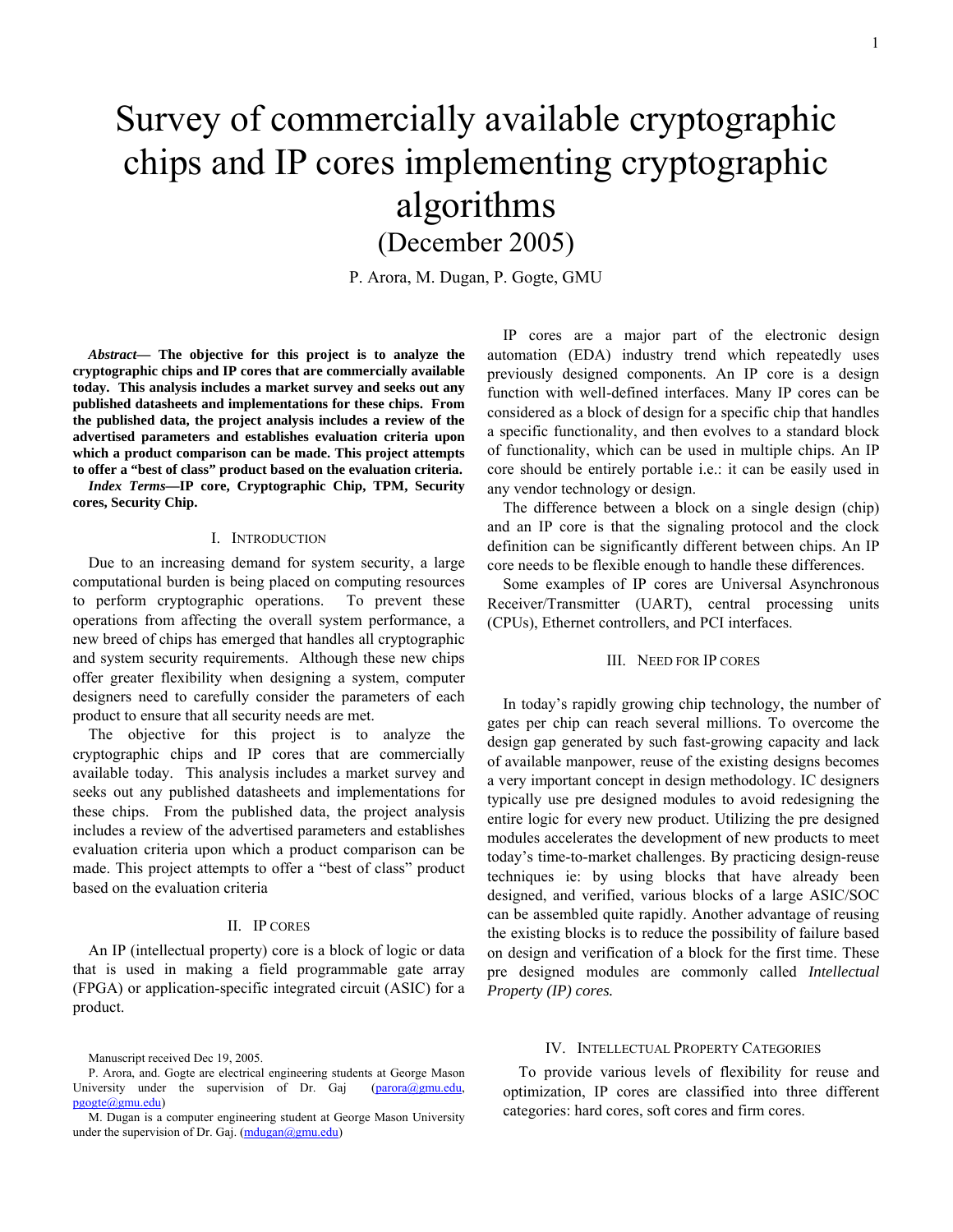*Hard IP cores:* Hard cores are physical manifestations of the IP design. They consist of hard layouts using particular physical design libraries and are delivered in masked-level designed blocks (GDSII format- a stream format that represents hexadecimal description in variable length records to describe graphical data). These cores offer optimized implementation and the highest performance for their chosen physical library. The integration of hard IP cores is simple and the core can be dropped into an SOC physical design with very little effort. However, hard cores are technology dependent and provide minimum flexibility and portability in reconfiguration and integration across multiple designs and technologies. They are best for plugand-play applications.

 *Soft IP cores:* They are delivered as RTL (Register transfer level) VHDL code to provide functional descriptions of IP cores. These cores offer maximum flexibility and re configurability to match the requirements of a specific design application, however they must be synthesized, optimized, and verified by their user before integration into designs. Being synthesizable, soft IP cores are compatible with the ASIC design flow. The SoC design can therefore be optimized for a specific silicon process and performance target. Therefore, the quality of a soft IP is highly dependent on the effort needed in the IP integration stage of SOC design.

*Firm IP cores:* These cores are a combination of advantages of both hard cores and soft cores and balance the high performance and optimization properties of hard IP cores with the flexibility of soft IP cores. These cores are delivered in the form of targeted netlists (a list of the logic gates and associated interconnections making up an integrated circuit) to specific physical libraries after going through synthesis without performing the physical layout. They have a higher level of optimization and are targeted for a specific device architecture. They are less portable than soft cores.

| <b>TABLEI</b> |                          |  |  |  |
|---------------|--------------------------|--|--|--|
|               | Comparison of IP formats |  |  |  |

| <b>IP</b> Format | <b>Representation</b> | Optimization<br>technology        | <b>Reusability</b> |
|------------------|-----------------------|-----------------------------------|--------------------|
| Hard             | <b>GDSII</b>          | Very High Technology<br>Dependent | Low                |
| Soft             | RTL                   | Low Technology<br>Independent     | Very high          |
| Firm             | Netlist               | <b>High Technology</b><br>Generic | High               |

# V. COMMERCIALLY AVAILABLE CRYPTOGRAPHIC IP CORE VENDORS (BY ALGORITHM)

# AES1- IP cores, Helion, Actel, Amphion, Cast

# DES, 3DES - Actel, Helion, Amphion, Cast

MD5- Cast, Helion, Amphion

SHA-1- Cast, Helion, Amphion

SHA-256 - Cast, Helion, Amphion

VI. IP CORE COMPARISON PARAMETERS

- Throughput- It is the data throughput which is a product of clock frequency in MHz and the number of bits of data per the number of clock cycles (bits/cycles)
- Clock frequency (Master clock)- performance in MHz
- Number of clock cycles- Number of clock cycles of operation
- Core support for encryption and decryption- specifies whether the same core can be used for both encryption and decryption
- Area/Resources- Represents the total number of logic cells/slices/gates used for the design of the IP core
- Key size- Number of bits of the key
- Message digest output- Number of bits of the hash value (Message digest)
- Modes of operation- specifies the modes the core supports

# VII. IP CORE COMPARISON CHARTS FOR DIFFERENT CRYPTOGRAPHIC ALGORITHMS

The comparison parameters for all the IP cores are only the ones that are most important from the survey point of view. Hence other parameters that are common for all the IP cores are not listed in the tables. Eg: Modes of operation which are more or less the same for all IP cores depending upon the algorithms. Also, some parameters for some cores are not listed in the tables, as not all information is provided in the datasheets.

| <b>TABLE IIA</b>     |  |
|----------------------|--|
| AES comparison chart |  |

| <b>Vendor</b>          | <b>Key size</b><br>(Bits) | <b>Throughput</b>                                                  |  |  |
|------------------------|---------------------------|--------------------------------------------------------------------|--|--|
| <b>IP</b> Cores        | 128                       | 160, 320, 640, 1280 Mbps- data path<br>width of 8, 16, 32, 64 bits |  |  |
| Actel                  | 128                       | 224, 102, 291 Mbps - Depending on<br>the family                    |  |  |
| Altera                 | 128                       | $> 2.5$ Gbps                                                       |  |  |
| Helion                 | 128, 192, 256             | Standard $>$ 500 Mbps<br>Fastest $> 2$ Gbps                        |  |  |
| Cast                   | 128, 192, 256             | 157 183, 295,316,400<br><b>Mbps</b><br>depending on the family     |  |  |
| Athena                 | 128, 192, 256             | $>1$ GBps                                                          |  |  |
| Vocal                  | 128, 192, 256             | $>2.5$ Gbps                                                        |  |  |
| Technologies<br>. Ltd. |                           |                                                                    |  |  |

\* Support all AES modes like ECB, CBC, CFB, OFB, **CTR**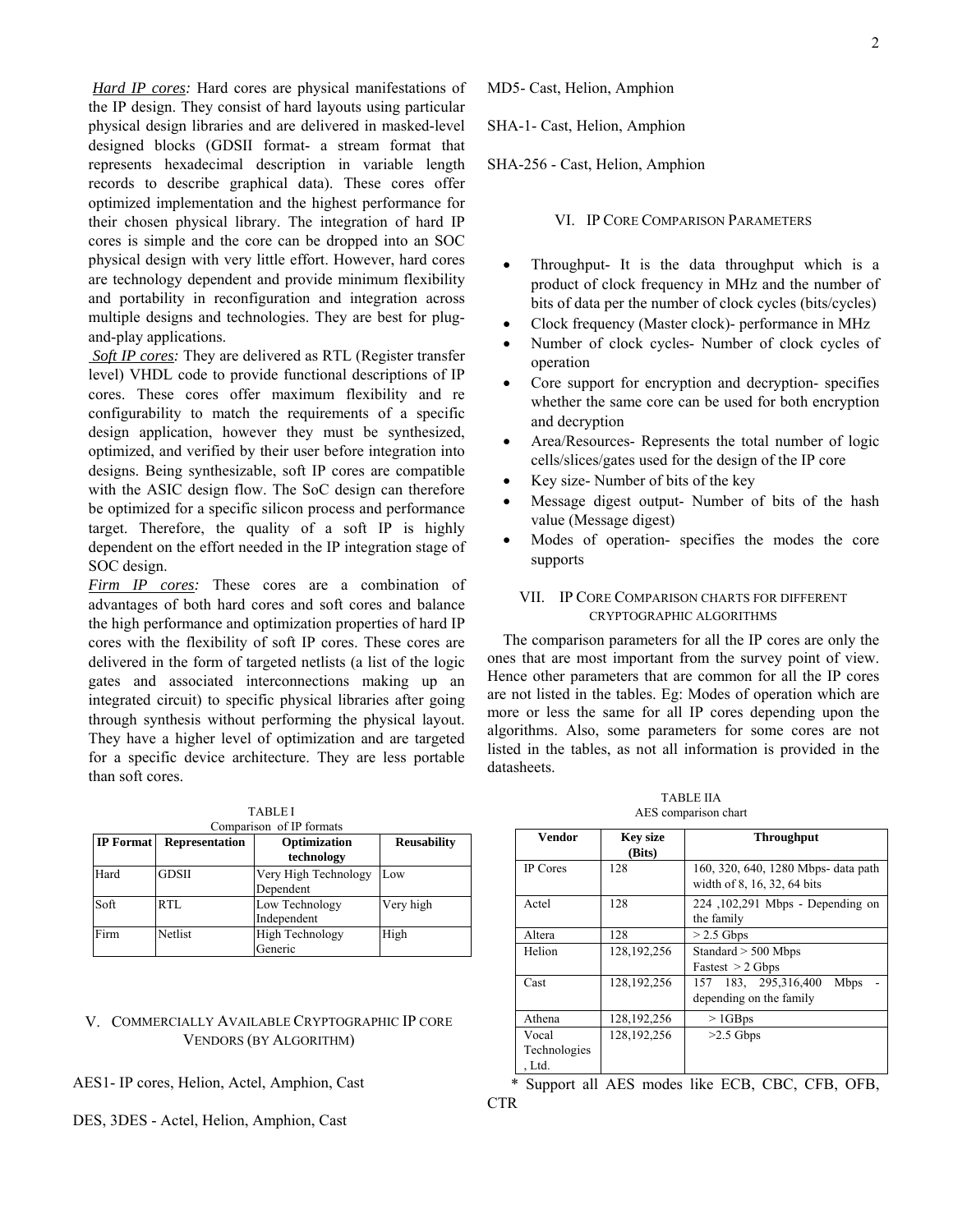| <b>TABLE IIB</b>     |                 |                                |  |  |
|----------------------|-----------------|--------------------------------|--|--|
| AES comparison chart |                 |                                |  |  |
| <b>Vendor</b>        | Clock frequency | <b>Area/Resources</b>          |  |  |
|                      | (MHz)           |                                |  |  |
| IP Cores             | 200             | 2948 gates / 639 LUT /236      |  |  |
|                      |                 | <b>SLICES</b>                  |  |  |
| Actel                | 75, 35, 100     | 5193 cells (2597 Slices), 5555 |  |  |
|                      |                 | (2777 Slices), 3112 (1556)     |  |  |
|                      |                 | Slices)                        |  |  |
| Altera               | 120.39, 118.47  | 6167, 6784 Logic cells-APEX    |  |  |
|                      |                 | <b>EP20K400E</b>               |  |  |
| Helion               | > 200           | Standard $\leq 6K$ gates       |  |  |
|                      |                 | Fastest $<$ 57K gates          |  |  |
|                      |                 |                                |  |  |
| Cast                 | 54, 63, 102,    | 450,425,365,244 Les (Logic     |  |  |
|                      | 109, 138        | Elements)                      |  |  |
| Athena               | 100             |                                |  |  |
| Vocal                |                 | $\leq$ 50 $k$ gates            |  |  |
| Technologies,        |                 |                                |  |  |
| Ltd.                 |                 |                                |  |  |

|       | <b>TABLE III</b> |  |  |  |  |
|-------|------------------|--|--|--|--|
| 5 D.Q |                  |  |  |  |  |

| Vendor<br><b>Throughput</b> |              | Area                 | <b>Clock</b>   |
|-----------------------------|--------------|----------------------|----------------|
|                             |              |                      | frequency(MHz) |
| Actel                       | 320 Mbps     | $1271$ gates         | 80 ProASIC3/E  |
|                             |              |                      | family         |
| Alliance                    | 500 Mbps     | 286 slices-Spartan 2 | 63             |
| core (Xilinx)               |              | family               |                |
| Helion                      | $>1.25$ Gbps | $< 6K$ gates         | >180           |
| Cast                        |              | 438,438,355,568 LEs  | 83,84,97,190   |
| Athena                      | $> 500$ Mbps |                      |                |

 **\*** Support all DES modes like ECB, CBC, CFB, OFB

TABLE IV

| <b>Vendor</b> |              | <b>Throughput Clock frequency</b> | Area                                        |
|---------------|--------------|-----------------------------------|---------------------------------------------|
| Actel         | 300 Mbps-    | 75 MHz-                           | 1413 cells/tiles (700 slices)               |
|               | ProASIC3/E   | ProASIC3/E                        |                                             |
|               |              | family                            |                                             |
| Algotronix    |              | 90 MHz                            | 722 Slices (1444 cells)                     |
| Helion        | $>460$ Mbps  | $>180$ MHz                        | $< 6K$ gates (maximum up)<br>to 500 slices) |
| Cast          | 240 Mbps at  |                                   | 64, 82, 190 MHz 1720, 1699, 1757 LEs -      |
|               | 180 MHz)     |                                   | family supported                            |
| Athena        | $> 500$ Mbps |                                   |                                             |

| ABLE: |  |
|-------|--|
|       |  |

| Vendor | <b>Through</b> | <b>Clock cycles</b>                                                    | <b>Clock</b>    | Area                                                                                                                                          |
|--------|----------------|------------------------------------------------------------------------|-----------------|-----------------------------------------------------------------------------------------------------------------------------------------------|
|        | put            |                                                                        | frequency       |                                                                                                                                               |
| Helion | 1140 Mbps      | 65 per<br>algorithm step<br>$+1$ clock<br>loading per 512<br>bit block | 145 MHz         | 16 K gates                                                                                                                                    |
| Cast   |                |                                                                        | MH <sub>z</sub> | 25, 26, 39, 2262, 2261, 2285, 2290,<br>60, 69, 115 1527, 1259 LEs - Flex,<br>Acex, Apex, Apex 2,<br>Cyclone, Stratix 1, Stratix<br>2 families |

| Vendor                                       | <b>Through</b><br>put | <b>Clock cycles</b>                                                       | <b>Clock</b><br>frequency | Area                           |
|----------------------------------------------|-----------------------|---------------------------------------------------------------------------|---------------------------|--------------------------------|
| Amphion                                      |                       | 65 master<br>cycles (1 clock<br>per algorithm<br>step $+1$ clock<br>load) | $>$ 212MHz                | 24-kgate design                |
| Silicon<br>designs<br>Internati<br>onal, Inc | 400 Mbps              | 64 clocks to<br>process single<br>block $(512 \text{ bits})$<br>of data   | 50 MHz                    | 324 CLBs (1296 logic<br>cells) |

\* 128 bit MD for all cores

TABLE VI SHA-1 comparison chart **Vendor Clock cycles/ 512 bit block Through put Clock freq Area**  Helion 82 cycles 937 Mbps 1810 Mbps Depends on family 150 MHz 290 MHz approx 20 K approx gates  $23K$ Cast 65 clock cycles 644 Mbps 676 Mbps 1156 Mbps 102 ,107 183MHz Depends on the family 1621, 1621 1445 LEs Cyclone, Stratix, Stratix 2 families Amphion 81 master cycles (1 clock per algorithm step + 1 clock load)<br>80 clocks Silicon designs International , Inc 422.4 Mbps 66 MHz 579 Slices Athena group, Inc 640 Mbps- 32 bits interface width

\* 160 bit MD for all cores

|               | SHA-256 comparison chart |               |              |                        |  |  |
|---------------|--------------------------|---------------|--------------|------------------------|--|--|
| <b>Vendor</b> | <b>Throughput</b>        | Area          | <b>Clock</b> | <b>Clock frequency</b> |  |  |
|               |                          |               | cycles       |                        |  |  |
| Helion        | $1163$ Mbps              | approx 23 K   | 66 cycles    | 150 MHz                |  |  |
|               | 1963 Mbps                | approx 26 K   | per 512 bit  | 253 MHz                |  |  |
|               |                          |               | block        |                        |  |  |
|               |                          |               |              |                        |  |  |
| Cast          | 488.3 Mbps               | 980 Slices    | 49 clock     | 62 MHz-Spartan-        |  |  |
|               |                          |               | cycles for   | 3 family               |  |  |
|               |                          |               | 512 bit      |                        |  |  |
|               |                          |               | blocks       |                        |  |  |
| Cadence       | 971 Mbps                 | $21000$ gates |              | 133 MHz                |  |  |
| <b>HDL</b>    | 363 Kbps,                |               | 65 clock     | 550 MHz-P3, Win        |  |  |
| design        | 1055 Kbps                |               | cycles per   | 2000 professional,     |  |  |
| use           | 1395 Kbps                |               | 512 bit      | 440 MHz- Sun           |  |  |
|               |                          |               | blocks       | Sparc                  |  |  |
|               |                          |               |              | workstation, 550       |  |  |
|               |                          |               |              | MHz-Red hat            |  |  |
|               |                          |               |              | Linux $V$ 7.1          |  |  |

TABLE VII

\* 256 bit MD for all cores

### VIII. BEST OF CLASS IP CORES

The best of class IP cores are chosen on the basis of the various parameters like throughput which is the most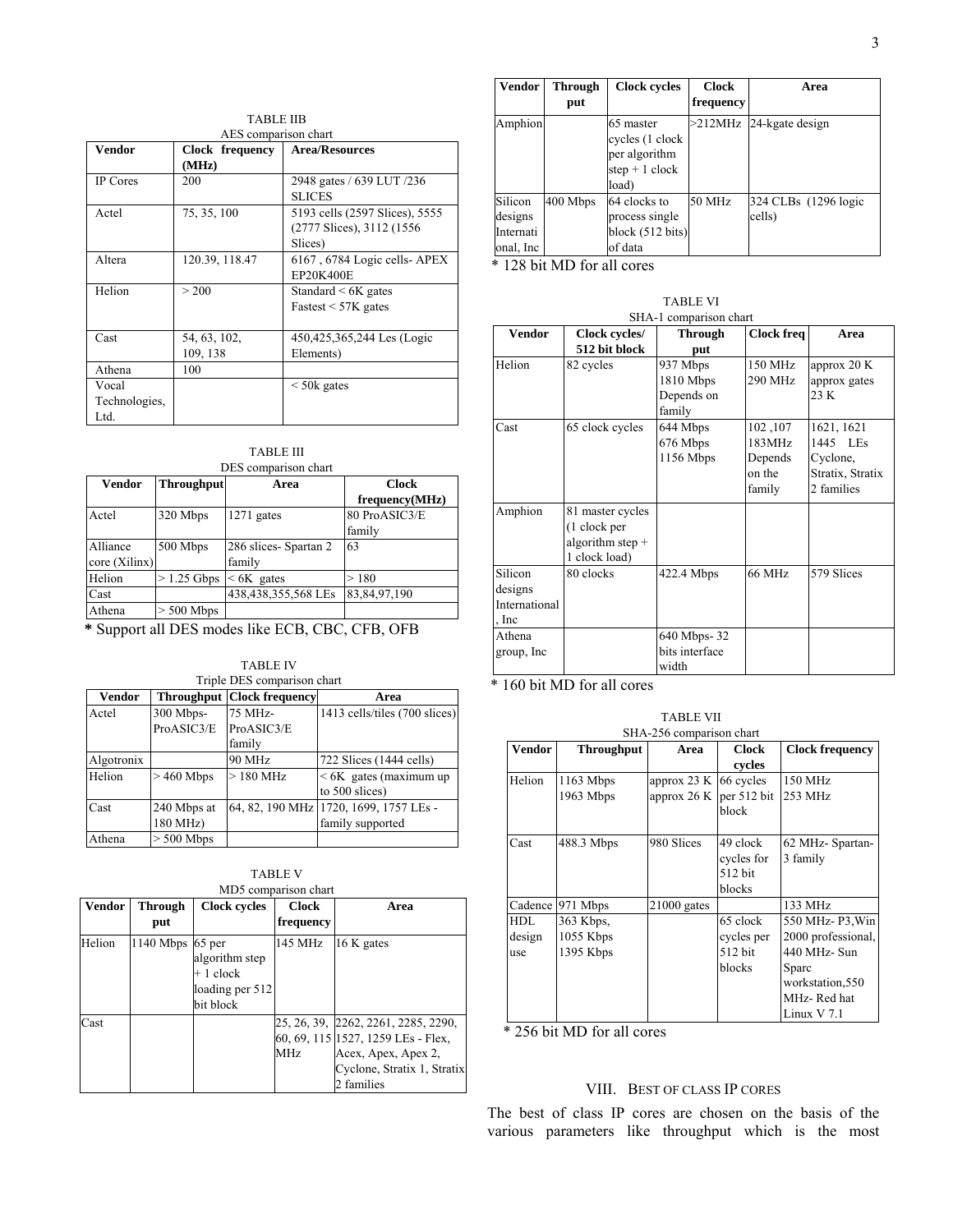important of the parameters and represents the efficiency of the IP core in terms of bits/sec. Tables VIII and IX list the AES IP cores with the throughput parameter. The higher the throughput, the efficient is the core.

TABLE VIII AES algorithm – Based on throughput with one key size = 128 bits

| Vendor         | <b>Throughput</b> |
|----------------|-------------------|
| <b>IPCores</b> | 80 Mbps           |
| Actel          | 224 Mbps          |
| Altera         | $>$ 2.5 Gbps      |

TABLE IX AES algorithm- Based on throughput with varying key sizes of 128, 192, 256 bits

| Vendor             | <b>Throughput</b> |
|--------------------|-------------------|
| Helion             | $>$ 2 Gbps        |
| Cast               | 400 Mbps          |
| Athena             | $>1$ Gbps         |
| Vocal Technologies | $>$ 2.5 Gbps      |

The other parameter that could be important is the core support for both encryption and decryption and Table X lists the IP cores which support both encryption and decryption in the same core or different cores.

TABLE X AES algorithm- Based on core support for both encryption and decryption

| Vendor         | Same core / separate core                   |
|----------------|---------------------------------------------|
| <b>IPCores</b> | Same core for encryption and decryption     |
| Actel          | Same core for encryption and decryption     |
| Altera         | Separate core for encryption and decryption |
| Helion         | Separate core for encryption and decryption |
| Cast           | Same core for encryption and decryption     |
| Athena         | Same core for encryption and decryption     |

The third important parameter of comparison is the Area/ number of resources in the IP core. It is given in terms of number of gates or number of Slices/ Logic cells. Different vendors provide this parameter in different units. The conversion used is:  $12$  Logic cells = 1 Slice,  $4$  Logic cells = 1 CLB. Table XI lists the area of IP cores in terms of number of logic cells.

TABLE XI  $A \to \Omega$  algorithm-  $B$ ased on

| Vendor         | ALS algorithmi- Based on the area/ number of resources<br>Area in number of Logic cells |
|----------------|-----------------------------------------------------------------------------------------|
| <b>IPCores</b> | 472                                                                                     |
| Actel          | 3112                                                                                    |
| Altera         | 6117                                                                                    |
| Helion         | 500                                                                                     |
| Cast           | 300                                                                                     |

The next important parameter of comparison is the clock frequency, which represents speed of the core in terms of Hz ie: the number of clock cycles in 1 sec. Table XII lists the IP cores and their corresponding frequency.

TABLE XII AES algorithm. Based on the clock frequency

| Vendor         | <b>Frequency</b> (MHz) |
|----------------|------------------------|
| <b>IPCores</b> | 200                    |
| Actel          | 100                    |
| Altera         | 120                    |
| Helion         | > 200                  |

| $1$ statement | ◡ |
|---------------|---|

So the best of class IP core for each algorithm is chosen based on the best of all parameters.

So, based on these observations, the best of all AES cores is the Helion Technology AES core, the next best could be Actel AES core.

TABLE XIII DES algorithm- Based on throughput **Vendor Throughput**  Actel 320 Mbps Alliance 500 Mbps

Helion  $> 1.25$  Gbps Athena  $> 500$  Mbps

Helion , Athena , Alliance have the top 3 DES throughputs.

| <b>TABLE XIV</b>                       |                |
|----------------------------------------|----------------|
| DES algorithm Based on clock frequency |                |
| Vendor                                 | Frequency(MHz) |
| Actel                                  | 80             |
| Alliance                               | 63             |
| Helion                                 | >180           |
| Cast                                   | 1 Q C          |

So, based on these observations, the best of all DES cores is the Helion Technology DES core.

TABLE XV Triple DES algorithm- Based on throughput **Vendor Throughput** 

| .      | ------------- |
|--------|---------------|
| Actel  | 320 Mbps      |
| Helion | $>460$ Mbps   |
| Cast   | 240 Mbps      |
| Athena | $> 500$ Mbps  |
| Xilinx | 500 Mbps      |

Athena, Helion, Xilinx have the top 3 DES throughputs

TABLE XVI Triple DES algorithm- Based on clock frequency Vendor **Frequency (MHz)** Actel 75 Algotronix 90 Helion  $> 180$ Cast 190

Helion, Cast, Algotronix have the top3 3DES frequencies.

TABLE XVII

| Triple DES algorithm-Based on area / resources |                               |
|------------------------------------------------|-------------------------------|
| Vendor                                         | Area in number of Logic cells |
| Actel                                          | 1413                          |
| Algotronix                                     | 1450                          |
| Helion                                         | 1000                          |
| Cast                                           | 1720                          |

So, based on these observations, the best of all Triple DES cores is the Helion Technology Triple DES core.

TABLE XVIII MD5 algorithm - Based on clock frequency

| $1000$ argument - Dasca on clock frequency |                        |
|--------------------------------------------|------------------------|
| Vendor                                     | <b>Frequency</b> (MHz) |
| Helion                                     | 145                    |
| Cast                                       | 115                    |
| Amphion                                    | > 212                  |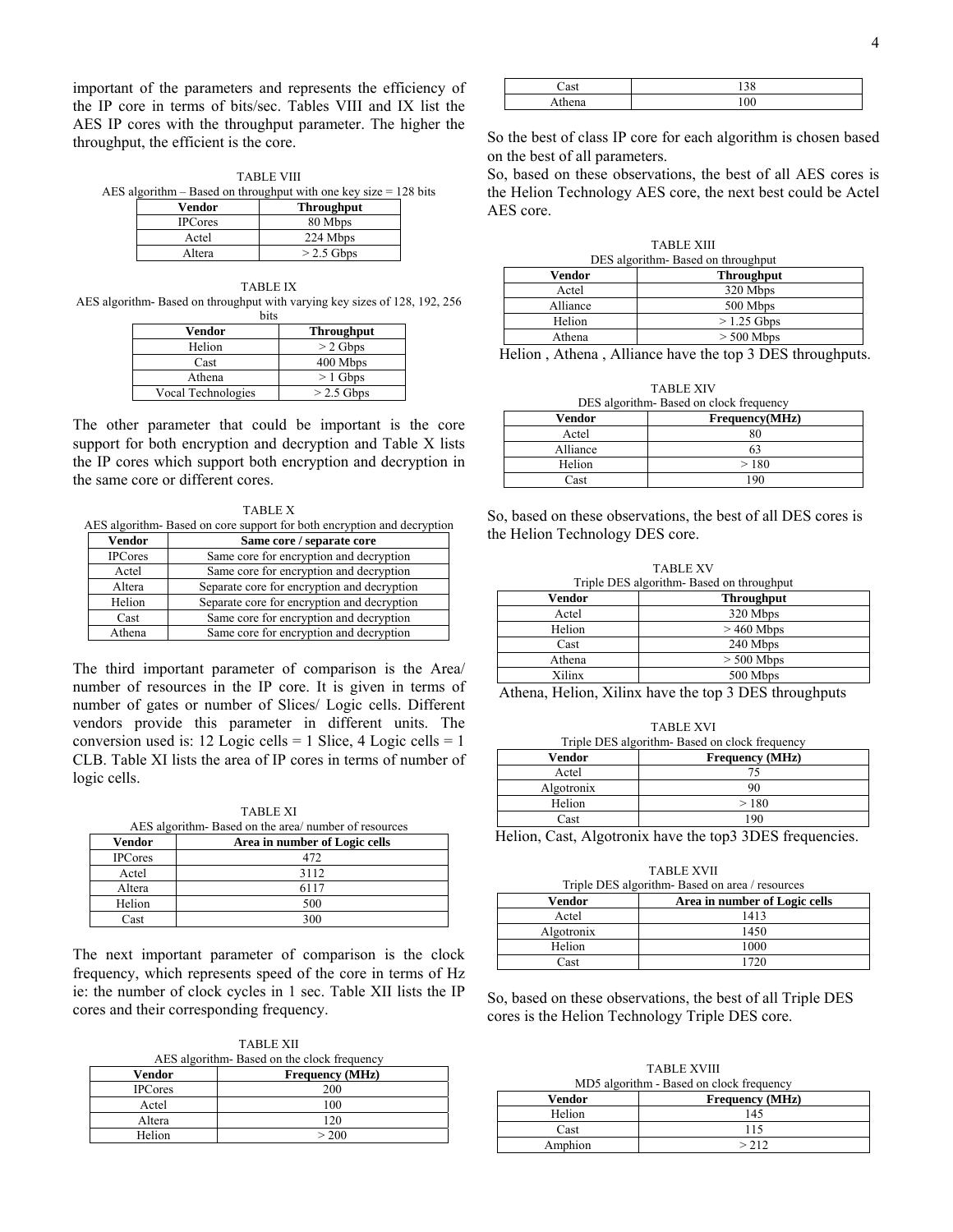| Silicon Design Itnl, Inc. |                                                       |
|---------------------------|-------------------------------------------------------|
|                           | Amphion, Helion, Cast have the top 3 MD5 frequencies. |

| <b>TABLE XIX</b>                          |                           |                               |
|-------------------------------------------|---------------------------|-------------------------------|
| MD5 algorithm - Based on area / resources |                           |                               |
|                                           | Vendor                    | Area in number of Logic cells |
|                                           | Helion                    | Approx 2500                   |
|                                           | Cast                      | Approx 4000                   |
|                                           | Amphion                   | 2262                          |
|                                           | Silicon Design Itnl, Inc. | 1296                          |

So, based on these observations, the best of all MD5 cores is the Amphion MD5 core and the next best is the Helion Technology MD5 core.

| <b>TABLE XX</b> |                                       |  |  |  |
|-----------------|---------------------------------------|--|--|--|
|                 | SHA-1 algorithm - Based on throughput |  |  |  |

| $51.11$ algorithm Dasca on throughput |                          |  |  |  |
|---------------------------------------|--------------------------|--|--|--|
| Vendor                                | <b>Throughput</b> (Mbps) |  |  |  |
| Helion                                | 1810                     |  |  |  |
| Cast                                  | 1156                     |  |  |  |
| Silicon Design Ithl. Inc.             | 422.4                    |  |  |  |
| Athena                                | 640                      |  |  |  |

 Helion, Cast, Athena have the top 3 SHA-1 throughputs. TABLE XXI

| TADIJE AAL                           |     |  |  |
|--------------------------------------|-----|--|--|
| SHA-1 algorithm - Based on frequency |     |  |  |
| Vendor<br><b>Frequency</b> (MHz)     |     |  |  |
| Helion                               | 290 |  |  |
| Cast                                 | 183 |  |  |
| Silicon Design Ithl, Inc.            | 66  |  |  |
| Athena                               | 100 |  |  |

Helion, Cast, Athena have the top 3 SHA-1 frequencies.

TABLE XXII SHA-1 algorithm - Based on clock cycles **Vendor** Number of clock cycles for 512 bit data Helion 82 Cast 65

So, based on these observations, the best of all SHA-1 cores is the Helion Technology SHA-1 core.

TABLE XXIII

Silicon Design Itnl, Inc 80<br>Amphion 82

Amphion

| TADIJE AAIIE                            |                                 |  |  |  |
|-----------------------------------------|---------------------------------|--|--|--|
| SHA-256 algorithm - Based on throughput |                                 |  |  |  |
| <b>Throughput</b><br>Vendor             |                                 |  |  |  |
| Helion                                  | 1963 Mbps                       |  |  |  |
| Cast                                    | 488.3 Mbps                      |  |  |  |
| Cadence                                 | 971 Mbps                        |  |  |  |
| HDL Design                              | 1395 Kbps(Red Hat Linux system) |  |  |  |

\* HDL design- Operated on different system like 550 MHz-P3,Win 2000 professional, 440 MHz- Sun Sparc workstation,550 MHz- Red hat Linux V 7.1

| <b>TABLE XXIV</b><br>SHA-256 algorithm - Based on frequency |                        |  |  |  |
|-------------------------------------------------------------|------------------------|--|--|--|
| Vendor                                                      | <b>Frequency (MHz)</b> |  |  |  |
| Helion                                                      | 253                    |  |  |  |
| Cast                                                        | 62                     |  |  |  |
| Cadence                                                     | 133                    |  |  |  |
| HDL Design                                                  | 550                    |  |  |  |

HDL,Helion, Cadence have the top 3 SHA-256 frequencies So, based on these observations, the best of all SHA-256 cores is the Helion Technology SHA-256 core.

#### IX. CRYPTOGRAPHIC CHIPS

 In contrast to IP cores, Cryptographic chips are fully implemented hardware chips that provide not only cryptographic logic but also all necessary interfaces and I/O connections to allow them to be embedded into a larger system design. The idea is that a given system can add security services by incorporating an "off-the-shelf" cryptographic chip into the design. An example would be a router manufacturer who decides to design a new product that includes security services. In this case the router designer would select an appropriate cryptographic chip (which meets the necessary performance parameters like clock frequency, throughput, etc) that will be embedded into the design. Cryptographic chips are used in many applications including security services for web servers, virtual private networks (VPNs), gateway routers, secure storage transfers, and many more. The purpose of this report is to conduct a survey of commercially available cryptographic chips and to compare them by their published parameters.

#### X. NEED FOR CRYPTOGRAPHIC CHIPS

 In some instances it is preferable for a system designer to choose a pre-manufactured chip as opposed to the Intellectual Property (IP core) for designing a chip. This affords the system designer freedom from cryptographic chip development. This is important to note because the appliance manufacturer needs only to account for their own development cycle rather than the development of a specific chip within the design.

## XI. COMMERCIALLY AVAILABLE CRYPTOGRAPHIC CHIP **MANUFACTURERS**

When conducting the market survey, there were a total of ten vendors found as listed in table XXVI. Between them, the market includes a total of 44 cryptographic chips. Additionally, among the various chips available, most of them included support for NIST approved algorithms. The entire list of supported algorithms found among the vendors can be seen below in table XXVI.

| <b>TABLE XXV</b><br>Vendors                      | <b>TABLE XXVI</b><br>Algorithms |
|--------------------------------------------------|---------------------------------|
| <b>Crytographic Chip</b><br><b>Manufacturers</b> | <b>Algorithms supported</b>     |
| Atmel                                            | AES (128, 192, 256)             |
| <b>Broadcom</b>                                  | <b>Triple DES</b>               |
| Cavium                                           | <b>DES</b>                      |
| Harris                                           | $ARC-4 (RC-4)$                  |
| <b>HIFN</b>                                      | RSA (1024, 2048 & 4096)         |
| <b>IBM</b>                                       | <b>DSA</b>                      |
| Mvkotronx                                        | Diffie-Hellman Key              |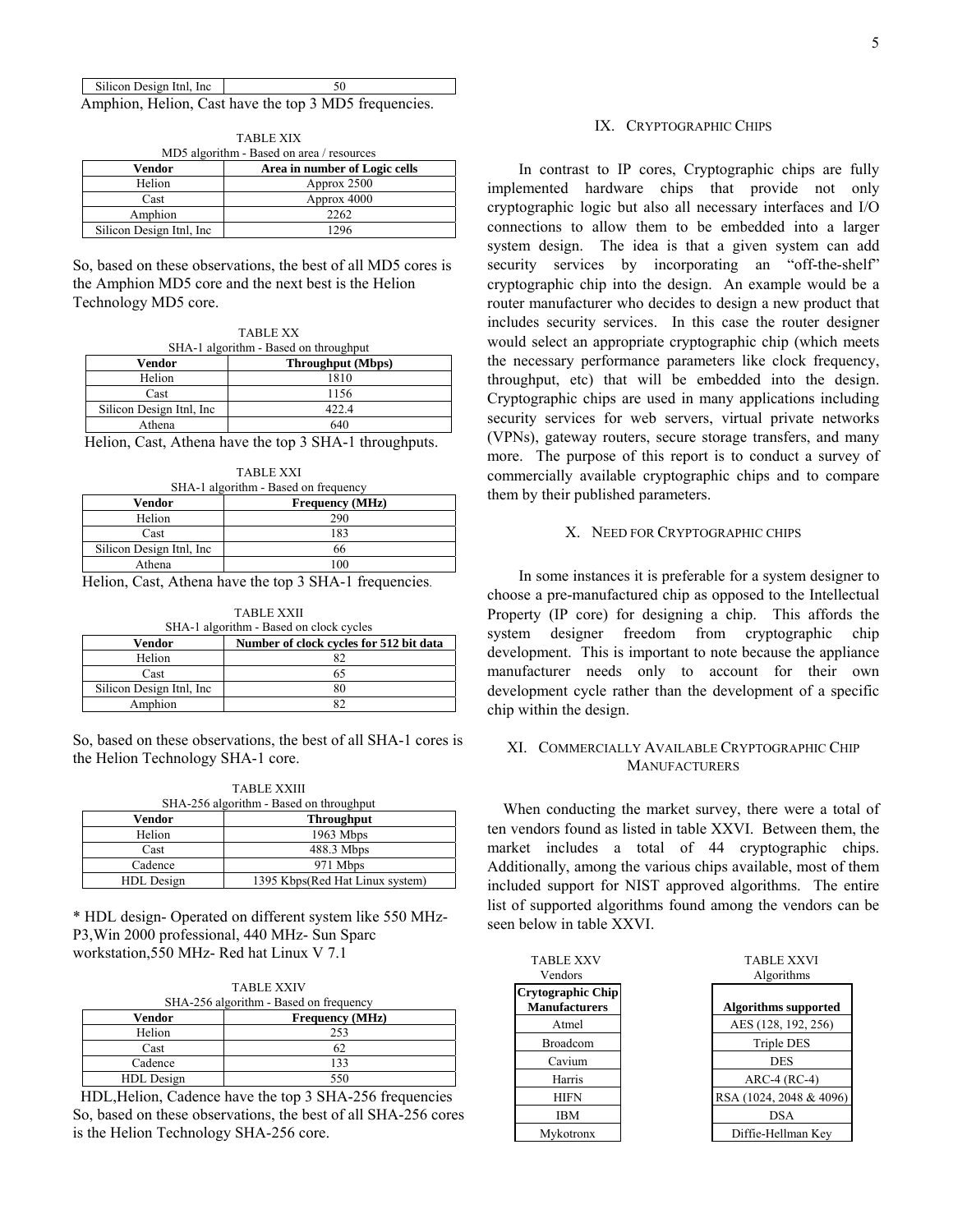|         |  | Agreement       |  |
|---------|--|-----------------|--|
| Philips |  | MD <sub>5</sub> |  |
| SafeNet |  | SHA-1 & SHA-256 |  |
| Sinosun |  | HMAC            |  |

Although not included in this table, there were two additional algorithms that were found (SKIPJACK and KEA) however these were only offered on the Mykotronx cryptographic chip which only supports older algorithms and therefore is not really a competitor among the other products. In addition to these algorithms several vendors advertised the capability to sustain communications that adhere to protocols like Internet Key Exchange (IKE), Secure Sockets Layer (SSL) and IPsec. It is interested to note that among all of the products surveyed, none mentioned support for Elliptic Curve Cryptography.

#### XII. CRYPTOGRAPHIC CHIP COMPARISON PARAMETERS

When conducting the market survey there were several common parameters that most vendors advertised in their product briefs and data sheets. These parameters, shown in Table XXVII, are the basis upon which a product comparison can be made. Probably of most importance are the algorithms and protocols supported as well as the chip throughput, but a system designer also needs to be cognizant of several other parameters as well. These parameters may include the clock frequency, the presence (and speed) of a true random number generator, the package type (like TQFP or PBGA), chip dimensions, and supported interfaces (like PCI). Because of the importance of these parameters, this market survey sought to extract as much information as possible to provide the best comparison of parameters.

TABLE XXVII Typical published parameters for Cryptographic chips

| Encryption Algorithms (symmetric $\&$ public key) as well<br>as Hash algorithms supported |
|-------------------------------------------------------------------------------------------|
| Modes of Operation                                                                        |
| RNG Speed and whether its HW or pseudo                                                    |
| <b>Typical Applications for chip</b>                                                      |
| Throughput for AES-128                                                                    |
| Throughput for AES-192                                                                    |
| Throughput for AES-256                                                                    |
| Throughput for DES and Triple-DES                                                         |
| Throughput for IPSec-AES (with either HMAC-SHA-1<br>or HMAC-MD5)                          |
| Throughput for IPSec-3DES (with either HMAC-SHA-1<br>or HMAC-MD5)                         |
| Throughput for SSL                                                                        |
| Supported RSA bit lengths (1024, 2048, etc)                                               |
| RSA signatures/sec                                                                        |
| RSA Operations/sec (assumed to be Signatures/sec)<br>$(1024-b)$                           |
| RSA signature verifications/sec                                                           |
| RSA time to generate key pair                                                             |

| DSA signatures/sec                                              |
|-----------------------------------------------------------------|
| DSA Operations/sec (assumed to be Signatures/sec)<br>$(1024-b)$ |
| DSA verifications/sec                                           |
| Diffie-Hellman keys/sec or transactions/sec                     |
| Processor core                                                  |
| Clock Freq (both core and interface)                            |
| Package type (TQFP, PBGA, etc)                                  |
| Package dimensions                                              |
| Interfaces (pci, pcix) as well as memory controllers            |
| On-chip memory                                                  |
| Certification (FIPS, EAL, CC, etc)                              |
| Voltage (both signal and Vcc)                                   |

One of the more difficult aspects of doing a market comparison is that not all manufacturers publish the same information. A typical example of this is with comparing throughputs; some manufacturers will be specific on what algorithm, bit length, mode of operation, and protocol used, while others will give just a generic statement like "provides half-duplex encryption and decryption at throughput data rates of up to 5 Mbps." Additionally, not all parameters are addressed in each of the product briefs which hinders a fair comparison.

### XIII. COMPLETE LIST OF COMMERCIALLY AVAILABLE CRYPTOGRAPHIC CHIPS SORTED BY ALGORITHM

Tables XXVIII through XXXII that follow provide a complete alphabetical listing of all cryptographic chips that are currently available. The entire list of chips is organized by algorithm and since most, if not all chips, provide support for multiple algorithms some chips are listed in multiple charts.

| Complete listing of AES Crypto Chips |                                       |                                 |                         |                         |
|--------------------------------------|---------------------------------------|---------------------------------|-------------------------|-------------------------|
| Crypto<br>chip                       | <b>IPSec-</b><br><b>AES</b><br>(Mbps) | <b>IPSec-</b><br>3DES<br>(Mbps) | RSA Sig/s<br>$(1024-b)$ | DSA Sig/s<br>$(1024-b)$ |
| <b>Broadcom</b><br><b>BCM5812</b>    | 50                                    | 50                              | 65                      | 50                      |
| <b>Broadcom</b><br><b>BCM5823</b>    |                                       | 500                             | 550                     |                         |
| <b>Broadcom</b><br><b>BCM5825</b>    |                                       | 950                             | 12000                   |                         |
| <b>Broadcom</b><br><b>BCM5841</b>    | 4800                                  |                                 |                         |                         |
| Cavium<br>Nitrox I                   | 3200                                  | 4000                            | 42000                   |                         |
| Cavium<br>Nitrox II                  | 10000                                 | 2000                            | 40000                   |                         |
| Cavium<br>Nitrox Lite                | 100                                   | 2000                            | 900                     |                         |
| Harris<br>Citadel II                 |                                       |                                 |                         |                         |
| <b>HIFN</b><br>7814                  |                                       | 150                             |                         |                         |
| <b>HIFN</b><br>7815                  |                                       | 250                             |                         |                         |
| <b>HIFN</b>                          |                                       | 500                             |                         |                         |

TABLE XXVIII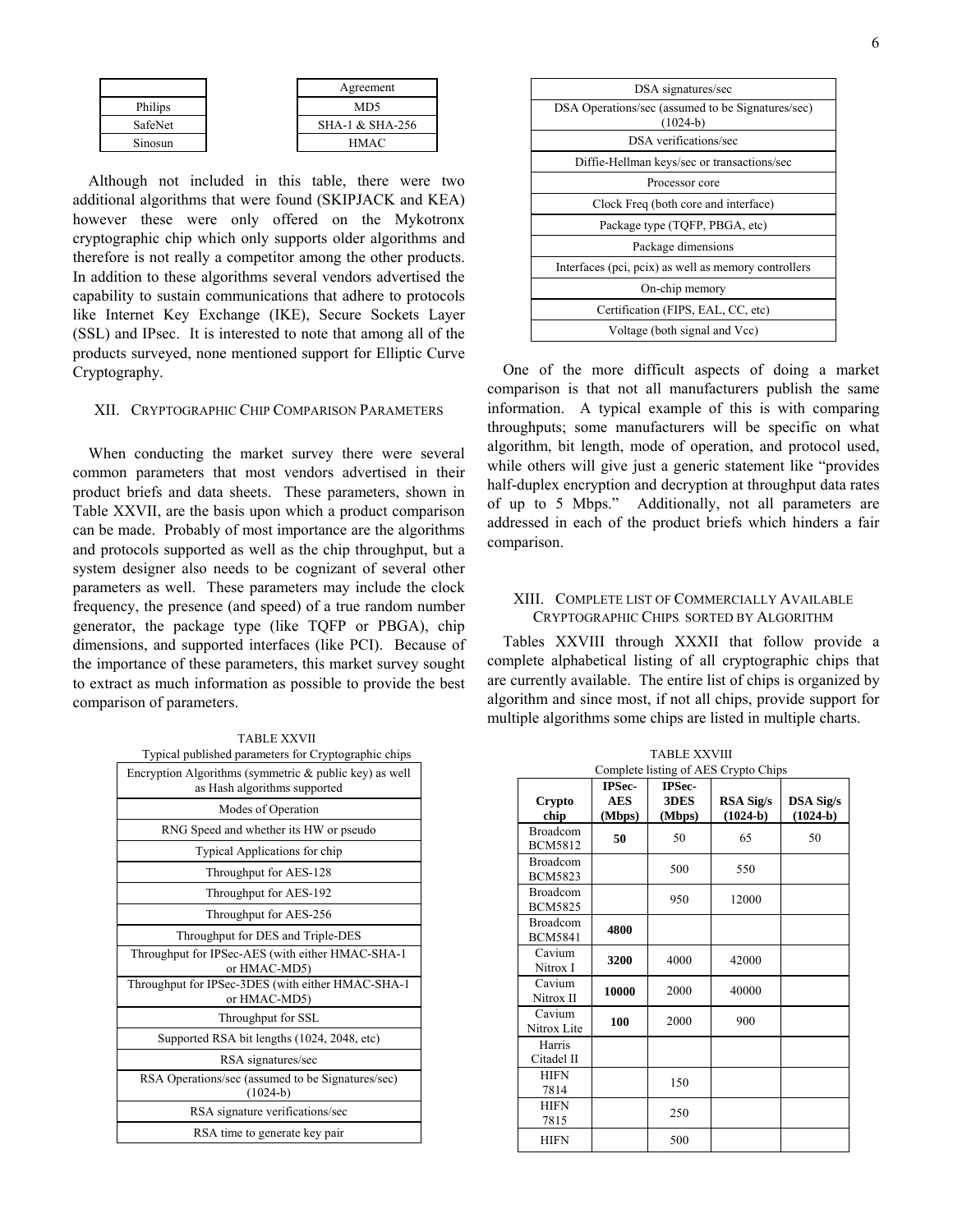|                     | IPSec-     | IPSec- |                  |                  |
|---------------------|------------|--------|------------------|------------------|
| Crypto              | <b>AES</b> | 3DES   | <b>RSA Sig/s</b> | <b>DSA Sig/s</b> |
| chip                | (Mbps)     | (Mbps) | $(1024-b)$       | $(1024-b)$       |
| 7851                |            |        |                  |                  |
| <b>HIFN</b>         |            | 500    |                  |                  |
| 7854                |            |        |                  |                  |
| <b>HIFN</b>         |            | 650    |                  |                  |
| 7855                |            |        |                  |                  |
| <b>HIFN</b>         |            | 276    | 84               | 77               |
| 7955<br><b>HIFN</b> |            |        |                  |                  |
| 7956                |            | 500    | 84               | 77               |
| <b>HIFN</b>         |            |        |                  |                  |
| 8350                | 4000       | 4000   | 375              | 675              |
| <b>HIFN</b>         |            |        |                  |                  |
| 4300                | 2000       | 2000   | 10               | 17               |
| <b>HIFN</b>         | 4000       |        | 300              |                  |
| 4350                |            | 4000   |                  | 540              |
| <b>HIFN</b>         |            | 138    | 42               | 38               |
| 7954                |            |        |                  |                  |
| <b>HIFN</b>         |            | 350    |                  |                  |
| 8065                |            |        |                  |                  |
| <b>HIFN</b>         |            | 2300   |                  |                  |
| 8154                |            |        |                  |                  |
| <b>HIFN</b>         | 2000       | 2000   | 250              | 437              |
| 8300                |            |        |                  |                  |
| <b>IBM</b> Otello   |            |        | 3300             |                  |
| SafeXcel<br>1141    | 268        | 4000   | 58               | 55               |
| SafeXcel            |            |        |                  |                  |
| 1741                | 535        |        | 119              | 112              |
| SafeXcel            | 1300       |        | 1220             | 833              |
| 1840                |            |        |                  |                  |
| SafeXcel            | 2000       |        | 1220             | 1250             |
| 1841                |            |        |                  |                  |
| SafeXcel            | 3200       |        | 1400             | 1440             |
| 1842                |            |        |                  |                  |
| SafeXcel<br>5140    | 90         |        |                  |                  |
| SafeXcel            |            |        |                  |                  |
| 5150                | 100        |        | 96               |                  |
| SafeXcel            |            |        |                  |                  |
| 5160                | 300        |        |                  |                  |

| <b>TABLE XXIX</b><br>Complete listing of Triple-DES Crypto Chips |                                |                          |                         |                                |
|------------------------------------------------------------------|--------------------------------|--------------------------|-------------------------|--------------------------------|
| Crypto<br>chip                                                   | <b>IPSec-</b><br>AES<br>(Mbps) | IPSec-<br>3DES<br>(Mbps) | RSA Sig/s<br>$(1024-b)$ | <b>DSA Sig/s</b><br>$(1024-b)$ |
| <b>Broadcom</b><br><b>BCM5801</b>                                |                                | 200                      | N/A                     | N/A                            |
| Broadcom<br><b>BCM5802</b>                                       |                                | 150                      | 20                      | 50                             |
| <b>Broadcom</b><br><b>BCM5805</b>                                |                                | 200                      | 100                     | 300                            |
| <b>Broadcom</b><br><b>BCM5812</b>                                | 50                             | 50                       | 65                      | 50                             |
| Broadcom<br><b>BCM5823</b>                                       |                                | 500                      | 550                     | N/A                            |
| <b>Broadcom</b><br><b>BCM5825</b>                                |                                | 950                      | 12000                   | N/A                            |
| <b>Broadcom</b><br><b>BCM5840</b>                                |                                | 2400                     | N/A                     | N/A                            |
| Broadcom<br><b>BCM5841</b>                                       | 4800                           |                          |                         |                                |
| Cavium                                                           | 4000                           | 3200                     | 42000                   |                                |

| Crypto<br>chip           | <b>IPSec-</b><br><b>AES</b><br>(Mbps) | <b>IPSec-</b><br>3DES<br>(Mbps) | <b>RSA Sig/s</b><br>$(1024-b)$ | <b>DSA Sig/s</b><br>$(1024-b)$ |
|--------------------------|---------------------------------------|---------------------------------|--------------------------------|--------------------------------|
| Nitrox I                 |                                       |                                 |                                |                                |
| Cavium<br>Nitrox II      | 10000                                 |                                 | 40000                          |                                |
| Cavium<br>Nitrox<br>Lite | 100                                   |                                 | 900                            |                                |
| <b>HIFN</b><br>7902      |                                       | 66                              | 10                             | 9                              |
| <b>HIFN</b><br>7814      |                                       | 150                             |                                |                                |
| <b>HIFN</b><br>4300      | 2000                                  | 2000                            | 10                             | 17                             |
| <b>HIFN</b><br>4350      | 4000                                  | 4000                            | 300                            | 540                            |
| <b>HIFN</b><br>7815      |                                       | 250                             |                                |                                |
| <b>HIFN</b><br>7851      |                                       | 500                             |                                |                                |
| <b>HIFN</b><br>7854      |                                       | 500                             |                                |                                |
| <b>HIFN</b><br>7855      |                                       | 650                             |                                |                                |
| <b>HIFN</b><br>7951      |                                       | 66                              | 10                             | 9                              |
| <b>HIFN</b><br>7954      |                                       | 138                             | 42                             | 38                             |
| <b>HIFN</b><br>7955      |                                       | 276                             | 84                             | 77                             |
| <b>HIFN</b><br>7956      |                                       | 500                             | 84                             | 77                             |
| <b>HIFN</b><br>8065      |                                       | 350                             |                                |                                |
| <b>HIFN</b><br>8154      |                                       | 2300                            |                                |                                |
| <b>HIFN</b><br>8300      | 2000                                  | 2000                            | 250                            | 437                            |
| <b>HIFN</b><br>8350      | 4000                                  | 4000                            | 375                            | 675                            |
| <b>IBM</b><br>Otello     |                                       |                                 | 3300                           |                                |
| SafeXcel<br>1141         | 268                                   | 160                             | 58                             | 55                             |
| SafeXcel<br>1741         | 535                                   | 321                             | 119                            | 112                            |
| SafeXcel<br>1840         | 1300                                  |                                 | 1220                           | 1250                           |
| SafeXcel<br>1841         | 2000                                  |                                 | 1220                           | 1250                           |
| SafeXcel<br>1842         | 3200                                  |                                 | 1400                           | 1440                           |
| SafeXcel<br>2141         |                                       | 155                             |                                |                                |
| SafeXcel<br>5140         | 90                                    |                                 |                                |                                |
| SafeXcel<br>5150         | 100                                   |                                 | 96                             |                                |
| SafeXcel<br>5160         | 300                                   |                                 |                                |                                |

|  |  |  | <b>TABLE XXX</b> |  |  |
|--|--|--|------------------|--|--|
|  |  |  |                  |  |  |

| Complete listing of ARC-4 (RC4) Crypto Chips |                                |        |                  |                  |
|----------------------------------------------|--------------------------------|--------|------------------|------------------|
|                                              | <b>IPSec-</b><br><b>IPSec-</b> |        |                  |                  |
| Crypto                                       | AES                            | 3DES   | <b>RSA Sig/s</b> | <b>DSA Sig/s</b> |
| chip                                         | (Mbps)                         | (Mbps) | $(1024-b)$       | $(1024-b)$       |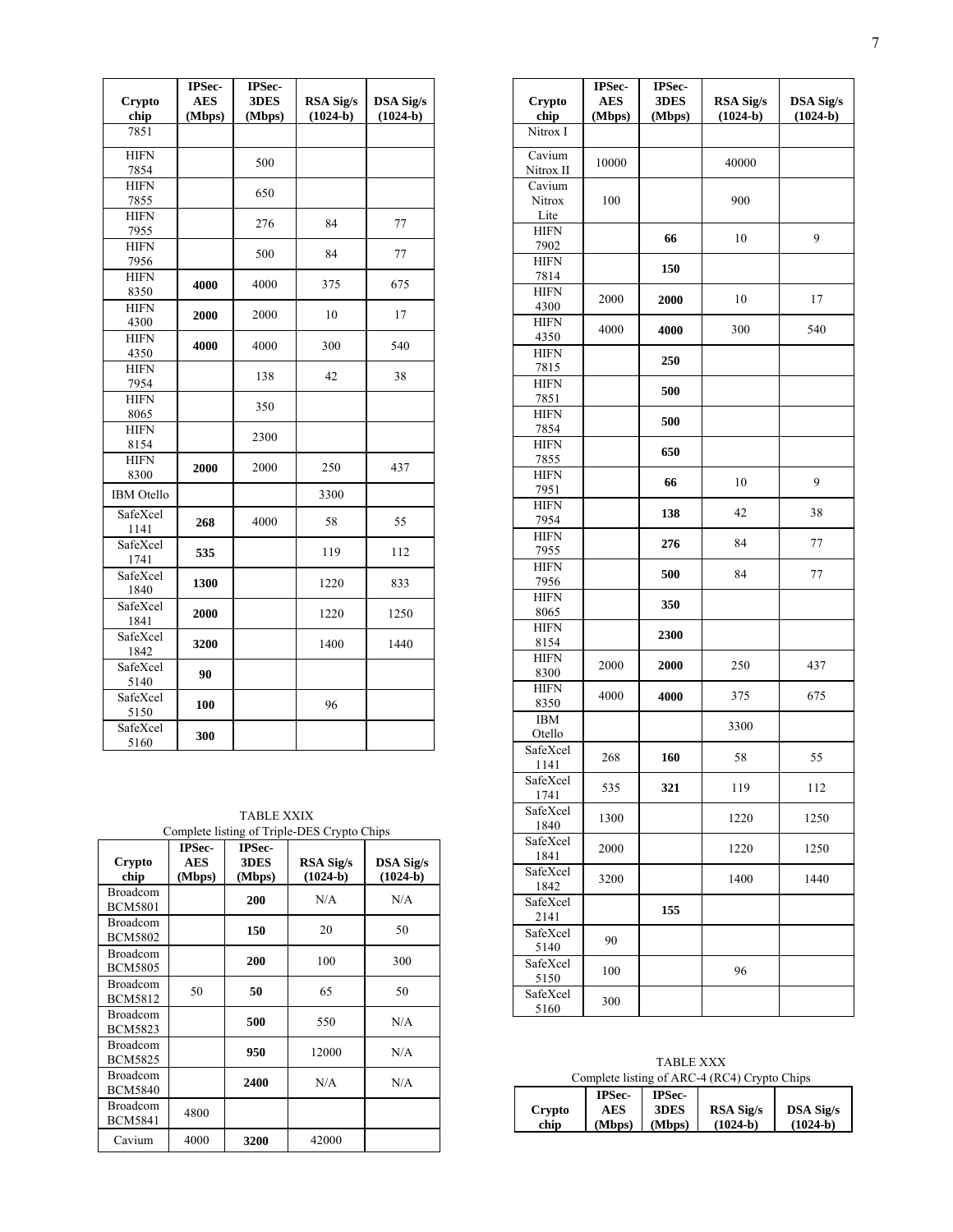|                     | IPSec-               | IPSec-         |                                | <b>DSA Sig/s</b> |
|---------------------|----------------------|----------------|--------------------------------|------------------|
| Crypto<br>chip      | <b>AES</b><br>(Mbps) | 3DES<br>(Mbps) | <b>RSA Sig/s</b><br>$(1024-b)$ | $(1024-b)$       |
| Cavium              |                      |                | 40000                          |                  |
| Nitrox II           | 10000                |                |                                |                  |
| Cavium              | 4000                 | 3200           | 42000                          |                  |
| Nitrox I            |                      |                |                                |                  |
| SafeXcel<br>1842    | 3200                 |                | 1400                           | 1440             |
| SafeXcel            |                      |                |                                |                  |
| 1841                | 2000                 |                | 1220                           | 1250             |
| SafeXcel            | 1300                 |                | 1220                           | 1250             |
| 1840                |                      |                |                                |                  |
| Cavium              |                      |                |                                |                  |
| Nitrox              | 100                  |                | 900                            |                  |
| Lite<br>Broadcom    |                      |                |                                |                  |
| <b>BCM5812</b>      | 50                   | 50             | 65                             | 50               |
| <b>HIFN</b>         |                      |                |                                |                  |
| 8154                |                      | 2300           |                                |                  |
| Broadcom            |                      |                |                                |                  |
| <b>BCM5825</b>      |                      | 950            | 12000                          | N/A              |
| <b>HIFN</b>         |                      | 650            |                                |                  |
| 7855                |                      |                |                                |                  |
| <b>HIFN</b>         |                      | 500            | 84                             | 77               |
| 7956<br><b>HIFN</b> |                      |                |                                |                  |
| 7851                |                      | 500            |                                |                  |
| <b>HIFN</b>         |                      |                |                                |                  |
| 7854                |                      | 500            |                                |                  |
| Broadcom            |                      |                |                                |                  |
| <b>BCM5823</b>      |                      | 500            | 550                            | N/A              |
| <b>HIFN</b>         |                      | 350            |                                |                  |
| 8065                |                      |                |                                |                  |
| <b>HIFN</b>         |                      | 276            | 84                             | 77               |
| 7955                |                      |                |                                |                  |
| <b>HIFN</b>         |                      | 250            |                                |                  |
| 7815<br><b>HIFN</b> |                      |                |                                |                  |
| 7814                |                      | 150            |                                |                  |
| <b>HIFN</b>         |                      |                |                                |                  |
| 7954                |                      | 138            | 42                             | 38               |
| <b>HIFN</b>         |                      |                | 10                             | 9                |
| 7951                |                      | 66             |                                |                  |
| <b>HIFN</b>         |                      | 66             | 10                             | 9                |
| 7902                |                      |                |                                |                  |

TABLE XXXI

| Crypto<br>chip                    | <b>IPSec-</b><br>AES<br>(Mbps) | <b>IPSec-</b><br>3DES<br>(Mbps) | RSA Sig/s<br>$(1024-b)$ | DSA Sig/s<br>$(1024-b)$ |
|-----------------------------------|--------------------------------|---------------------------------|-------------------------|-------------------------|
| Cavium<br>Nitrox II               | 10000                          |                                 | 40000                   |                         |
| <b>Broadcom</b><br><b>BCM5841</b> | 4800                           |                                 |                         |                         |
| HIFN<br>8350                      | 4000                           | 4000                            | 375                     | 675                     |
| HIFN<br>4350                      | 4000                           | 4000                            | 300                     | 540                     |
| Cavium<br>Nitrox I                | 4000                           | 3200                            | 42000                   |                         |
| SafeXcel<br>1842                  | 3200                           |                                 | 1400                    | 1440                    |
| <b>HIFN</b><br>8300               | 2000                           | 2000                            | 250                     | 437                     |
| HIFN<br>4300                      | 2000                           | 2000                            | 10                      | 17                      |

| <b>Crypto</b><br>chip             | IPSec-<br><b>AES</b><br>(Mbps) | IPSec-<br>3DES<br>(Mbps) | <b>RSA Sig/s</b><br>$(1024-b)$ | <b>DSA Sig/s</b><br>$(1024-b)$ |
|-----------------------------------|--------------------------------|--------------------------|--------------------------------|--------------------------------|
| SafeXcel<br>1841                  | 2000                           |                          | 1220                           | 1250                           |
| SafeXcel<br>1840                  | 1300                           |                          | 1220                           | 1250                           |
| SafeXcel<br>1741                  | 535                            | 321                      | 119                            | 112                            |
| SafeXcel<br>5160                  | 300                            |                          |                                |                                |
| SafeXcel<br>1141                  | 268                            | 160                      | 58                             | 55                             |
| Cavium<br>Nitrox Lite             | 100                            |                          | 900                            |                                |
| SafeXcel<br>5150                  | 100                            |                          | 96                             |                                |
| SafeXcel<br>5140                  | 90                             |                          |                                |                                |
| <b>Broadcom</b><br><b>BCM5812</b> | 50                             | 50                       | 65                             | 50                             |
| <b>Broadcom</b><br><b>BCM5840</b> |                                | 2400                     | N/A                            | N/A                            |
| <b>HIFN</b><br>8154               |                                | 2300                     |                                |                                |
| <b>Broadcom</b><br><b>BCM5825</b> |                                | 950                      | 12000                          | N/A                            |
| <b>HIFN</b><br>7855               |                                | 650                      |                                |                                |
| <b>HIFN</b><br>7956               |                                | 500                      | 84                             | 77                             |
| <b>HIFN</b><br>7851               |                                | 500                      |                                |                                |
| <b>HIFN</b><br>7854               |                                | 500                      |                                |                                |
| <b>Broadcom</b><br><b>BCM5823</b> |                                | 500                      | 550                            | N/A                            |
| <b>HIFN</b><br>8065               |                                | 350                      |                                |                                |
| <b>HIFN</b><br>7955               |                                | 276                      | 84                             | 77                             |
| <b>HIFN</b><br>7815               |                                | 250                      |                                |                                |
| Broadcom<br><b>BCM5801</b>        |                                | 200                      | N/A                            | N/A                            |
| Broadcom<br><b>BCM5805</b>        |                                | <b>200</b>               | 100                            | 300                            |
| SafeXcel<br>2141                  |                                | 155                      |                                |                                |
| <b>HIFN</b><br>7814               |                                | 150                      |                                |                                |
| Broadcom<br><b>BCM5802</b>        |                                | 150                      | 20                             | 50                             |
| <b>HIFN</b><br>7954               |                                | 138                      | 42                             | 38                             |
| <b>HIFN</b><br>7951               |                                | 66                       | 10                             | 9                              |
| <b>HIFN</b><br>7902               |                                | 66                       | 10                             | 9                              |
| <b>IBM</b> Otello                 |                                |                          | 3300                           |                                |
| Phillips<br>GCD-0                 |                                |                          |                                |                                |

TABLE XXXII Other miscellaneous Crypto Chips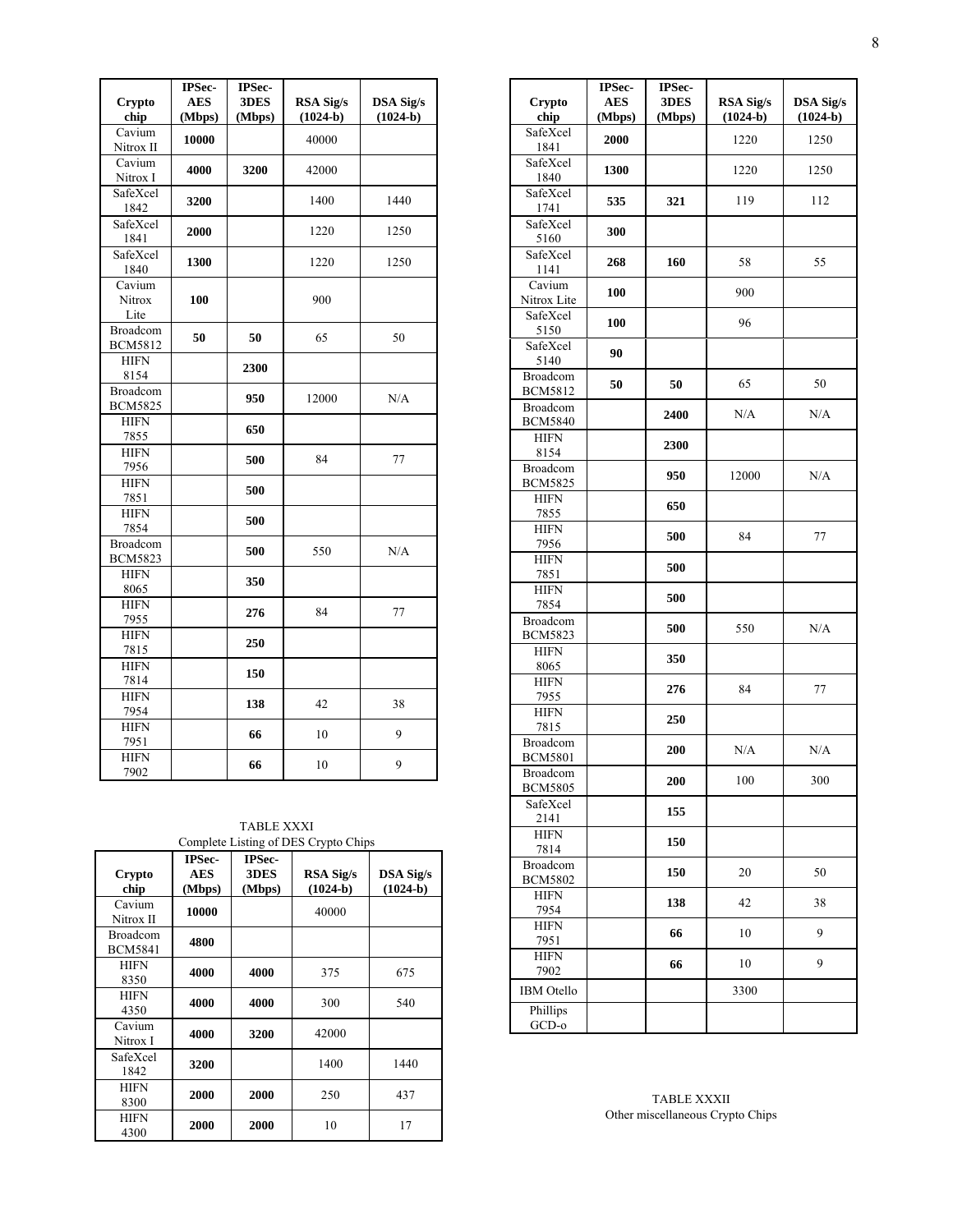| Crypto chip                       | <b>IPSec-</b><br><b>AES</b><br>(Mbps) | <b>IPSec-</b><br>3DES<br>(Mbps) | <b>RSA Sig/s</b><br>$(1024-b)$ | <b>DSA Sig/s</b><br>$(1024-b)$ |
|-----------------------------------|---------------------------------------|---------------------------------|--------------------------------|--------------------------------|
| Sinosun<br><b>SSX35</b>           | N/A                                   | N/A                             | 8                              |                                |
| Atmel<br>AT97SC3201<br><b>TPM</b> | N/A                                   | N/A                             | $\overline{c}$                 |                                |
| <b>Broadcom</b><br>6500           | N/A                                   | N/A                             | 190                            | 546                            |
| Mykotronx<br>MYK-82A              | N/A                                   | N/A                             |                                | 25                             |
| Harris Citadel                    | N/A                                   | N/A                             |                                |                                |

# XIV. BEST OF CLASS COMPARISON FOR CRYPTOGRAPHIC **CHIPS**

Once all of the parameters for each of the cryptographic chips were complied into a comprehensive listing some comparisons could be made. Since there were several parameters for which some vendors did not provide information, the "best of class" comparison had to be made only on the parameters for which the most information was available. As such, seven categories out of the entire list of parameters were chosen for rating. These included the highest throughputs for IPSec-AES & IPSec-3DES, the fastest implementations of RSA, DSA, & Diffie-Hellman, chips that provide support for the most algorithms, and the speed of the random number generator.

Throughput is probably the most important parameter that should be compared when surveying cryptographic chips because the system needs to be designed such that the security functions do not create a "bottleneck" for all communications. The five best chips for IPSec throughput (AES and Triple DES, respectively) are provided in tables XXXIII and XXXIV.

TABLE XXXIII

|                                                        | 1731 <i>11 11 737</i> 373111<br>Top 5 highest throughputs for IPsec-AES |                                                                                                                 |  |  |  |
|--------------------------------------------------------|-------------------------------------------------------------------------|-----------------------------------------------------------------------------------------------------------------|--|--|--|
| Crypto chip                                            | <b>Throughput</b><br><b>IPSec-AES</b>                                   | Application                                                                                                     |  |  |  |
| Cavium Nitrox<br>Н                                     | 10 Gbps                                                                 | VPN Gateway, IPSEC & SSL Server<br>connections, Server Load balancing, and<br>Server backup                     |  |  |  |
| <b>Broadcom</b><br><b>BCM5841</b>                      | 4.8 Gbps                                                                | High performance, and can be used with<br>multiple 5841's in an enterprise router                               |  |  |  |
| <b>HIFN 8350</b><br><b>HIFN 4350</b><br>(tied for 3rd) | 4 Gbps                                                                  | Applications for High-end entrprise<br>security services VPNs, Firewalls, Server<br>security and secure storage |  |  |  |
| Cavium Nitrox<br>&<br>SafeXcel 1842<br>(tied for 4th)  | 3.2 Gbps                                                                | VPN Gateway, Router Gateways /<br>Applications like Mid to high range VPN<br>security devices                   |  |  |  |
| <b>HIFN 8300</b><br><b>HIFN 4300</b><br>(tied for 5th) | 2 Gbps                                                                  | Applications for High-end entrprise<br>security services VPNs, Firewalls, Server<br>security and secure storage |  |  |  |

TABLE XXXIV Top 5 Highest Throughputs for IPsec-3DES

|                          | $10p \, \texttt{J}$ Highest Timbughputs for H see $3BED$ |             |  |  |
|--------------------------|----------------------------------------------------------|-------------|--|--|
|                          | <b>Throughput</b>                                        |             |  |  |
| Crypto chip   IPSec-3DES |                                                          | Application |  |  |

| Crypto chip                                            | <b>Throughput</b><br><b>IPSec-3DES</b> | <b>Application</b>                                                                                                                                                      |
|--------------------------------------------------------|----------------------------------------|-------------------------------------------------------------------------------------------------------------------------------------------------------------------------|
| Cavium<br>Nitrox II                                    | 10 Gbps                                | VPN Gateway, IPSEC & SSL Server<br>connections, Server Load balancing, and<br>Server backup                                                                             |
| <b>HIFN 8350</b><br><b>HIFN 4350</b><br>(tied for 2nd) | 4 Gbps                                 | Applications for High-end entrprise<br>security services VPNs, Firewalls, Server<br>security and secure storage                                                         |
| Cavium<br><b>Nitrox</b>                                | 3.2 Gbps                               | VPN Gateway, Router Gateways                                                                                                                                            |
| <b>Broadcom</b><br><b>BCM5840</b>                      | 2.4 Gbps                               | High performance (wire speed) security<br>applications. This would be connected to<br>the NPU to create a secure solution for an<br>enterprise router or layer 3 switch |
| <b>HIFN 8154</b>                                       | 2.3 Gbps                               | Applications for High-end entrprise<br>security services in multi service<br>appliances                                                                                 |

Second to throughput, in importance, is the speed at which the cryptographic chip can processes Public Key (PK) operations. Public key operations are well known for requiring exceptional computing resources (especially as key sizes grow) therefore a chip that can rapidly process these operations is extremely beneficial. In PK cryptography, there are several operations that are processor-intensive. These include key generation, PK encryption & decryption, and signature generation & verification. Unfortunately very few vendors identify the performance of their products for each of these operations. In fact several vendors lump together the PK performance statistics and just list them by algorithm, like "RSA operations per second." When investigating the various products it appeared that the only common PK operation that's listed is Signatures Per Second. Therefore tables XXXV and XXXVI identify the five fastest chips for RSA and DSA signatures respectively.

TABLE XXXV Top 5 most efficient RSA implementations

|                                   | 1 op 5 most emerging restrainipremementum |                                         |                                                                                             |  |  |
|-----------------------------------|-------------------------------------------|-----------------------------------------|---------------------------------------------------------------------------------------------|--|--|
| Crypto<br>chip                    | Pub<br><b>Key</b><br>Algo's               | <b>RSA Sig</b><br>per sec<br>$(1024-b)$ | <b>Application</b>                                                                          |  |  |
| Cavium<br>Nitrox I                | <b>RSA</b><br>DH                          | 42000                                   | VPN Gateway, Router Gateways                                                                |  |  |
| Cavium<br>Nitrox II               | <b>RSA</b><br>DH                          | 40000                                   | VPN Gateway, IPSEC & SSL<br>Server connections, Server Load<br>balancing, and Server backup |  |  |
| <b>Broadcom</b><br><b>BCM5825</b> | <b>RSA</b><br>DH                          | 12000                                   | High performance embedded VPN<br>solutions                                                  |  |  |
| <b>IBM</b><br>Otello              | <b>RSA</b>                                | 3300                                    | proprietary chip embedded in the<br>PCIXXC board                                            |  |  |
| SafeXcel<br>1842                  | <b>RSA</b><br><b>DSA</b><br>DН            | 1400                                    | Applications like Mid to high<br>range VPN security devices                                 |  |  |

| Top 5 most efficient DSA implementations |            |                           |                                     |  |
|------------------------------------------|------------|---------------------------|-------------------------------------|--|
|                                          | Pub<br>Key | <b>DSA Sig</b><br>per sec |                                     |  |
| Crypto chip                              | Algo's     | $(1024-b)$                | <b>Application</b>                  |  |
|                                          | <b>RSA</b> |                           |                                     |  |
| SafeXcel                                 | <b>DSA</b> |                           | Applications like Mid to high range |  |
| 1842                                     | DН         | 1440                      | VPN security devices                |  |
| SafeXcel                                 | <b>RSA</b> |                           |                                     |  |
| 1841&1840                                | DSA        |                           | Applications like Mid to high range |  |
| (tied for 2nd)                           | DH         | 1250                      | VPN security devices                |  |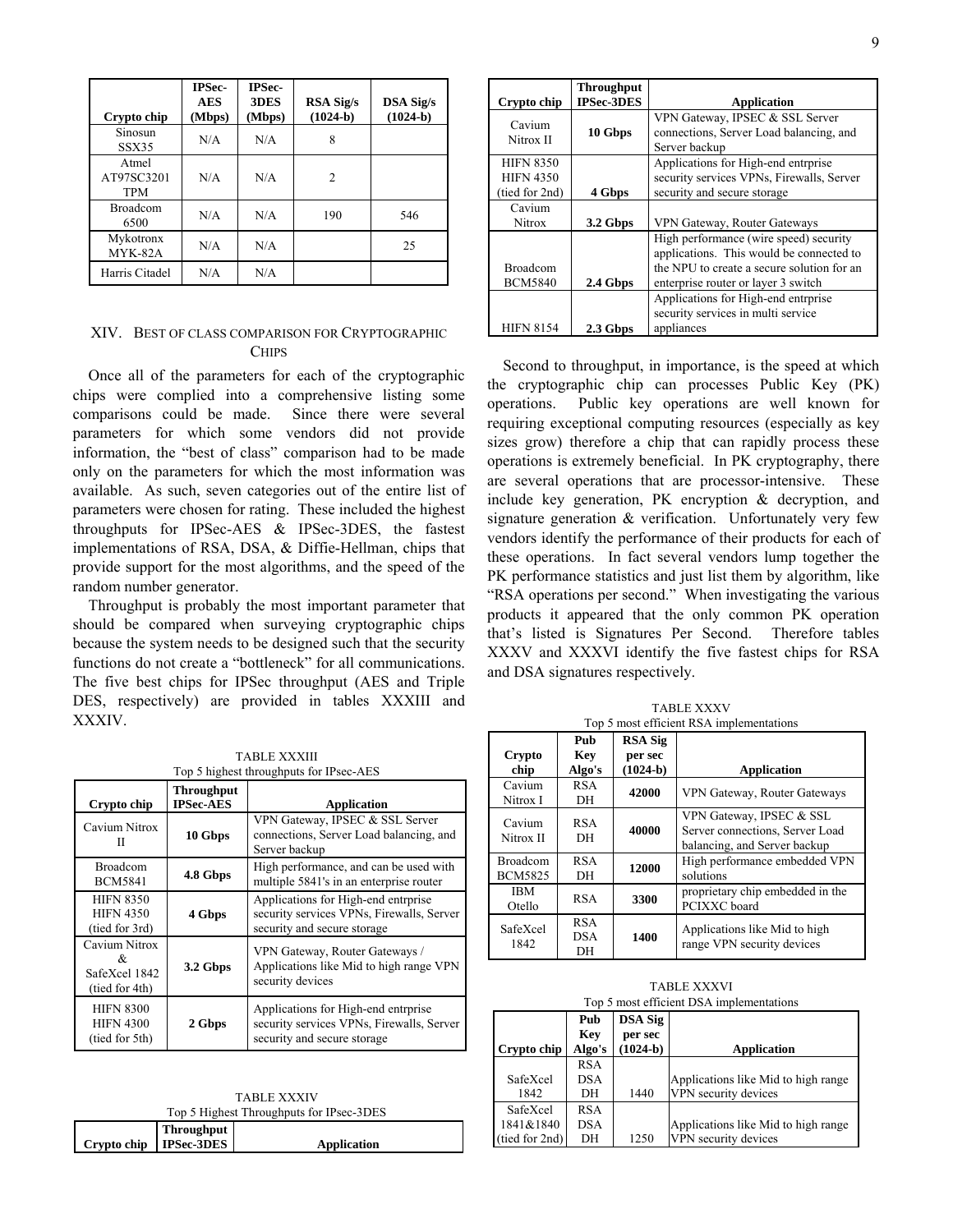|                 | Pub        | <b>DSA Sig</b> |                                     |
|-----------------|------------|----------------|-------------------------------------|
|                 | Key        | per sec        |                                     |
| Crypto chip     | Algo's     | $(1024-b)$     | Application                         |
|                 | RSA.       |                | Applications for High-end entrprise |
| <b>HIFN</b>     | DSA.       |                | security services VPNs, Firewalls,  |
| 8350            | DH         | 675            | Server security                     |
|                 | <b>RSA</b> |                |                                     |
| <b>Broadcom</b> | DSA        |                | For VPN and secure electronic       |
| 6500            | DH         | 546            | commerce devices                    |
|                 | RSA.       |                | For High-end (gigabit Ethernet)     |
| <b>HIFN</b>     | DSA.       |                | channels to secure storage and data |
| 4350            | DН         | 540            | repositories                        |

In addition to RSA and DSA signatures, most vendors also implement the Diffie-Hellman key exchange algorithm and the five fastest products for this parameter are listed in table XXXVII.

TABLE XXXVII Top 5 most efficient DH implementations

| Crypto                            | Pub<br>Key                     | D-H Kev |                                                                                                |
|-----------------------------------|--------------------------------|---------|------------------------------------------------------------------------------------------------|
| chip                              | Algo's                         | Gen/sec | Application                                                                                    |
| Cavium<br>Nitrox I                | <b>RSA</b><br>DH               | 72000   | VPN Gateway, Router<br>Gateways                                                                |
| Cavium<br>Nitrox II               | <b>RSA</b><br>DН               | 60000   | VPN Gateway, IPSEC & SSL<br>Server connections, Server<br>Load balancing, and Server<br>backup |
| <b>Broadcom</b><br><b>BCM5825</b> | <b>RSA</b><br>DH               | 12000   | High performance embedded<br><b>VPN</b> solutions                                              |
| Cavium<br>Nitrox Lite             | <b>RSA</b><br>DH               | 1500    | SOHO-VPN gateways and<br>routers                                                               |
| SafeXcel<br>1842                  | <b>RSA</b><br><b>DSA</b><br>DH | 1425    | Applications like Mid to high<br>range VPN security devices                                    |

The parameters listed thus far provide a good comparison between the various vendors' and their respective products, however there are a few other considerations that a system designer should take into account. One important consideration is the number of algorithms supported by the chip. Table XXXVIII lists the products which implement the most algorithms. It is interesting to note that a majority of the chips surveyed implement multiple algorithms.

TABLE XXXVIII The Manufacturers/chips that support the most Algorithms

| Crypto<br>chips | <b>Models</b> | <b>Algorithms</b> supported                                                                      |
|-----------------|---------------|--------------------------------------------------------------------------------------------------|
| SafeXcel        | 1840          |                                                                                                  |
|                 | 1841          | DES, 3-DES, AES, ARC4, MD5, SHA-1,<br>HMAC, DH, RSA, DSA                                         |
|                 | 1842          |                                                                                                  |
|                 | 1741          | DES, 3-DES, AES (ECB, CBC, OFB, CFB),                                                            |
|                 | 1141          | DH, RSA, DSA, SHA-1, MD5, HMAC                                                                   |
|                 | 5150          | IPSec, DES, 3-DES, (ECB, CBC), AES,<br>(ECB, CBC, CTR, GCM), MD5-SHA-1,<br><b>SHA-256, HMAC,</b> |
| <b>Broadcom</b> | 5812          |                                                                                                  |
|                 | 5823          | 3DES, AES, RSA, DSA, DH, SHA-1, MD5,<br>HMCA-SHA-1, HMAC-MD5, ARCFOUR                            |
|                 | 5825          |                                                                                                  |
| <b>HIFN</b>     | 7954          | DES, 3DES, ARC4, AES(128,192,256-bit),                                                           |
|                 | 7955          | RSA, DSA, DH                                                                                     |
|                 | 7956          |                                                                                                  |

| Crypto<br>chips | <b>Models</b>          | <b>Algorithms supported</b>                                                                                                 |
|-----------------|------------------------|-----------------------------------------------------------------------------------------------------------------------------|
|                 | 7814                   |                                                                                                                             |
|                 | 7815                   |                                                                                                                             |
|                 | 7851                   |                                                                                                                             |
|                 | 7854                   |                                                                                                                             |
|                 | 7855                   |                                                                                                                             |
|                 | 8065                   |                                                                                                                             |
|                 | 8054                   |                                                                                                                             |
| Cavium          | <b>Nitro</b><br>x Lite | RSA, DH, DES, 3DES, AES (128, 192,<br>256), ARC4, modes=ECB, CBC, OFB,<br>CFB, MD5, SHA-1, HMAC-MD5.<br>HMAC-SHA-1          |
|                 | Nitro<br>X             | RSA(up to 4096), DH (groups $1, 2, 5$ ),<br>DES, 3DES, AES (128, 192, 256), ARC4,<br>MD5, SHA-1, HMAC-MD5. HMAC-<br>$SHA-1$ |
|                 | Nitro<br>x II          | RSA, DH, DES, 3DES, AES, ARC4,<br>MD5, SHA-1, HMAC-MD5, HMAC-<br>$SHA-1$                                                    |

Another important attribute for cryptographic chips to have is a random number generator. There are two major types of random number generators (RNGs), pseudo-random (PRNGs) and true-random (TRNGs). Pseudo-random number generators are designed using algorithms that generate numbers or bit streams that appear to be random. In most cases the output from these RNGs are random enough to pass basic statistical testing, but given that this method employs a deterministic approach that is initialized with a seed, it is debatable whether this category can be considered genuinely random. True Random Number Generators (TRNGs), on the other hand, capitalize on naturally occurring random phenomena and generate nearly perfect statistical randomness without the need for seed initialization. For this reason, system designers should strongly consider the use of cryptographic chips that implement a TRNG. Additionally, the random number generator needs to be able to sustain throughput speeds that can support the overall chip design. As such the five crypto chips that employ the fastest number generators are listed in table XXXIX.

TABLE XXXIX Top 5 fastest on-chip random number generators.

| Crypto<br>chips                 | <b>RNG</b><br>Speed | <b>True</b><br><b>RNG</b> | <b>Application</b>                                                                          |
|---------------------------------|---------------------|---------------------------|---------------------------------------------------------------------------------------------|
| Cavium<br>Nitrox II             | 320 Mbps            | Y                         | VPN Gateway, IPSEC & SSL Server<br>connections, Server Load balancing, and<br>Server backup |
| Cavium<br>Nitrox I              | 200 Mbps            | Y                         | VPN Gateway, Router Gateways                                                                |
| Cavium<br><b>Nitrox</b><br>Lite | 100 Mbps            | **                        | SOHO-VPN gateways and routers                                                               |
| SafeXcel<br>1840 1841<br>1842   | 20 Mbps             | Y                         | Applications like Mid to high range VPN<br>security devices                                 |
| SafeXcel<br>1741                | 1Mbps               | Y<br>de de 1973.          | Applications like low to Mid range VPN<br>security devices                                  |

\*\* The datasheet did not specify

While there are strong arguments for the use of TRNGs it is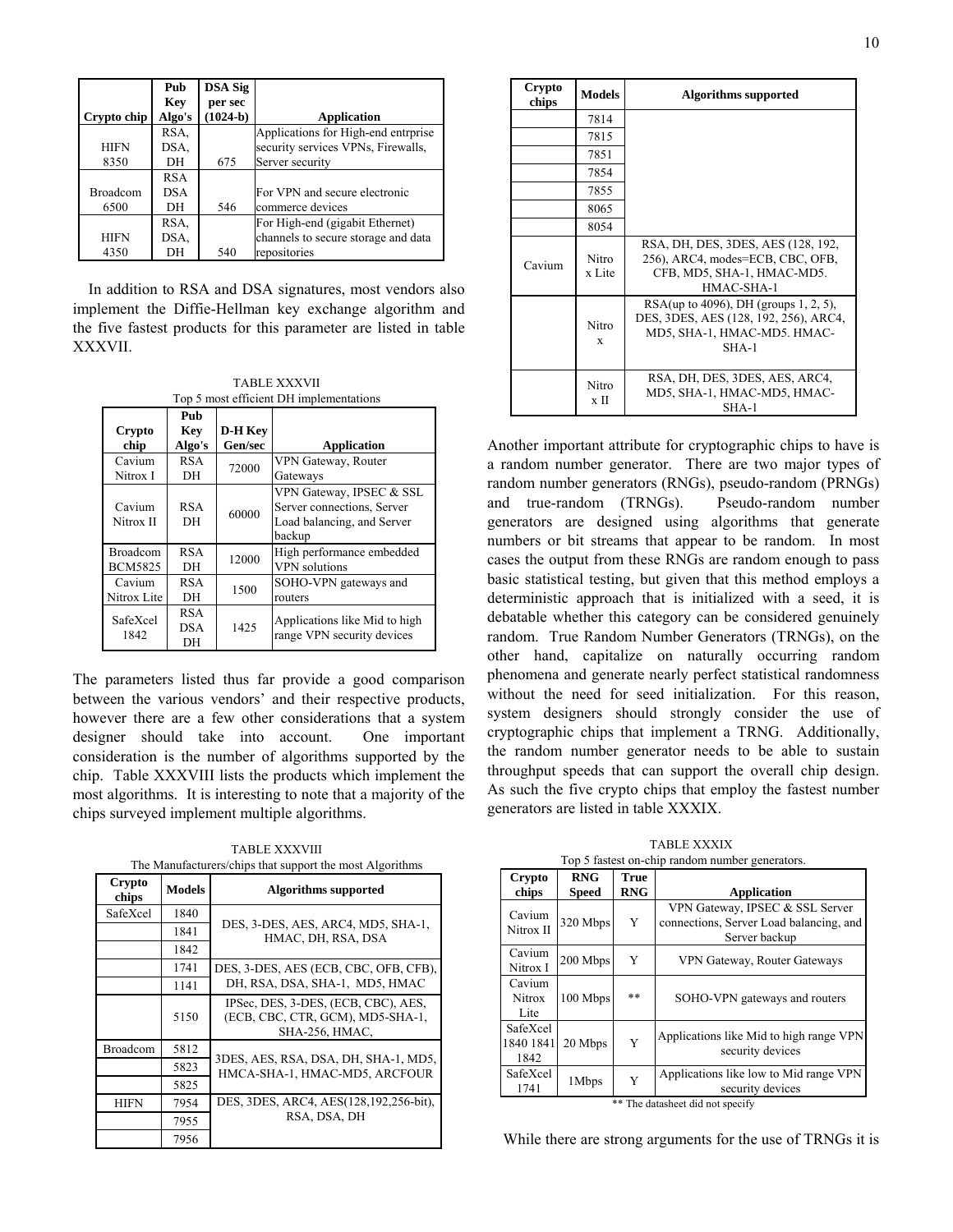interesting that NIST currently only endorses pseudo random number generators on their website.

Although not included as a comparison parameter, the system designer may also be interested in knowing which crypto chip manufacturers offer the most products. The benefit of this attribute may be a little less tangible than the other factors but it may be something that influences the decision to choose a particular vendor. One example might be a change in the system design that requires the designer to look for a smaller chip or different package type. In this case it would be convenient if the chosen manufacturer offered a similar chip but implemented with a different package. In table XXXX, it's clear to see that HIFN Inc dominates the market of cryptographic processors.

TABLE XXXX Vendors with the most market offerings **Manufacturer** | **Models** HIFN 16 Broadcom 10 SafeNet 9

Lastly, table XXXXI, is provided in an effort to emphasize that cryptographic chips are available in several different package forms. This fact is important because it means that regardless of the type of product that is being designed, there is most likely a cryptographic chip that can be implemented.

TABLE XXXXI<br>Climatic and C  $C$ kin  $\mathbf{p}_{\text{calc}}$ 

| various Unip Packages & Pin Count |                          |     |      |     |
|-----------------------------------|--------------------------|-----|------|-----|
| Package                           | <b>Various Pin Sizes</b> |     |      |     |
| <b>BGA</b>                        | 144                      | 502 | 1096 |     |
| <b>TBGA</b>                       | 256                      | 480 | 576  |     |
| <b>FPBGA</b>                      | 256                      |     |      |     |
| LBGA                              | 324                      |     |      |     |
| PBGA                              | 256                      | 400 | 456  | 480 |
| <b>TSBGA</b>                      | 600                      |     |      |     |
| <b>TOFP</b>                       | 80                       | 128 | 144  |     |
| <b>LOFP</b>                       | 128                      |     |      |     |
| <b>MOFP</b>                       | 208                      |     |      |     |
| <b>DOFP</b>                       | 144                      |     |      |     |
| <b>FBGA</b>                       | 198                      |     |      |     |
| <b>TSSOP</b>                      | 28                       |     |      |     |
| <b>MLF</b>                        | 40                       |     |      |     |
| <b>HOFP</b>                       | 160                      |     |      |     |

In looking at the seven comparison categories, there are a few chips that frequently show up in the top five. These chips represent the "Best-of-Class" products which should be considered first when designing a system. These chips are ranked in table XXXXII.

TABLE XXXXII Best Cryptographic chips

| Rank | Cryptographic Chip |
|------|--------------------|
| 1st  | Cavium Nitrox II   |

| 2nd | Cavium Nitrox 1  |  |  |
|-----|------------------|--|--|
| 3rd | SafeXcel 1842    |  |  |
| 4th | <b>HIFN 8350</b> |  |  |
| 5th | <b>HIFN 4350</b> |  |  |

## XV. CONCLUSION

 The goal for this project was to conduct a market survey for both IP cores and cryptographic chips, determine common parameters among each and for an evaluation for the "Best of Class." As noted in section VIII the best cryptographic IP cores are from Helion technology for all algorithms and as identified in the tables above, the best cryptographic chip is the Cavium Nitrox II. The information obtained in this report can serve as a guide for system designers that need to implement either IP core logic or an actual cryptographic chip.

Lastly, it should be noted that the Linley Group has produced a 175-page document titled "A Guide to Security and Content Processors, Fourth Edition" which includes a comprehensive market survey of cryptographic chips and security devices. For the inquisitive (and well funded) reader, this document may be purchased for \$2495.00 online

#### **REFERENCES**

- [1] [http://www.silicon-designs.com/Intellectual\\_Prop.asp#](http://www.silicon-designs.com/Intellectual_Prop.asp)
- [2] [http://www.m-sys.com/site/en-](http://www.m-sys.com/site/en-US/Products/SecurityIP/SecurityIP/Crypto_Cores.htm)[US/Products/SecurityIP/SecurityIP/Crypto\\_Cores.htm](http://www.m-sys.com/site/en-US/Products/SecurityIP/SecurityIP/Crypto_Cores.htm)
- [3] [http://Whatis.techtarget.com](http://whatis.techtarget.com/)
- [4] <http://www.ipcores.com/>
- [5] <http://www.hdl-dh.com/products/products.htm>
- [6] <http://www.conexant.com/products/entry.jsp?id=320>
- [7] <http://www.heliontech.com/core.html>
- [8] <http://www.cast-inc.com/cores/>
- [9] <http://www.pittsburghsolutions.com/eresearch-news.htm>
- [10] Atmel Corp Data sheet for AT97SC3201 Trusted Platform Module
- [11] Atmel Inc Data sheet for AT97SC3203 TPM
- [12] Broadcom Corp data sheet for BCM5801 Cryptographic Processor
- [13] Broadcom Corp data sheet for BCM5802 Security Processor
- [14] Broadcom Corp data sheet for BCM5805 Security Processor
- [15] Broadcom Corp data sheet for BCM5812 Security Processor
- [16] Broadcom Corp data sheet for BCM5823 Security Processor
- [17] Broadcom Corp data sheet for BCM5825 Hi performance Security Processor
- [18] Broadcom Corp data sheet for BCM5840 Gigabit Security Processor
- [19] Broadcom Corp data sheet for BCM5841 Multi-Gigabit Security Processor
- [20] Harris Corp Data sheet for Citadel Cryptographic Engine
- [21] Harris Corp Data sheet for Citadel II Cryptographic Engine
- [22] HIFN Inc Data sheet for 4300 Storage Security Processor
- [23] HIFN Inc Data sheet for 4350 Storage Security Processor
- [24] HIFN Inc Data sheet for 6500 Public Key Processor
- [25] HIFN Inc Data sheet for 7711 Security Processor
- [26] HIFN Inc Data sheet for 7811 Security Processor
- [27] HIFN Inc Data sheet for 7814 Network Security Processor
- [28] HIFN Inc Data sheet for 7815 Security Processor
- [29] HIFN Inc Data sheet for 7851 Security Processor
- [30] HIFN Inc Data sheet for 7855 Network Security Processor
- [31] HIFN Inc Data sheet for 7902 Network Security Processor
- [32] HIFN Inc Data sheet for 7951 Network Security Processor
- [33] HIFN Inc Data sheet for 7954 Security Processor
- [34] HIFN Inc Data sheet for 7955 Security Processor
- [35] HIFN Inc Data sheet for 7956 Security Processor